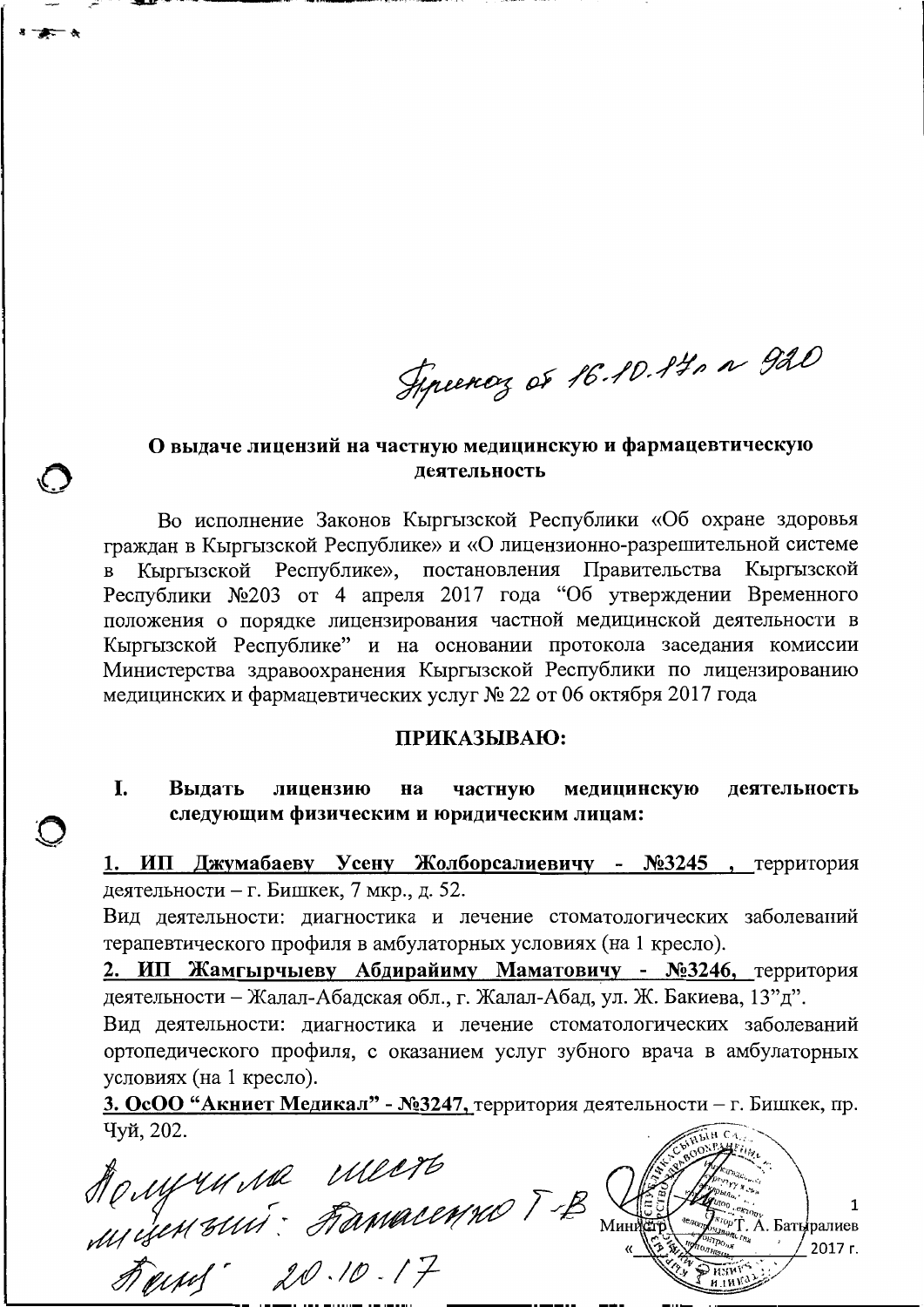Вид деятельности: диагностика и лечение гинекологических, урологических и стоматологических заболеваний (терапевтического профиля на 1 кресло) в амбулаторных условиях.

4. Внести в перечень: ОсОО "Аква-Лаб", территория деятельности - г. Бишкек, ул. Фатьянова, 71/1.

лабораторной лиагностики (клинико-Вид леятельности: проведение биохимических, бактериологических, ИФА и ПЦР лабораторных исследований) в амбулаторных условиях.

Приемные пункты забора и сбора биоматериала по следующим адресам:

- 1. г. Ош, ул. Курманжан Датки, 228-30;
- 2. г. Ош, ул. Ж. Раимбекова, д. 18а-1.
- II. Выдать лицензию на частную фармацевтическую деятельность следующим физическим и юридичесиким лицам:

1. ОсОО «Аптека Беш»-5096, территория деятельности КР,

- Ошская обл., г. Ноокат, ул. С.Алимбаев, б/н (аптека).

Вид деятельности: реализация лекарственных средств.

2. ОсОО «Слух»-5097, территория деятельности КР,

Бишкек, ул. Каховская, 53 (аптечный склад  $\Gamma$ . цля ограниченного ассортимента).

Вид деятельности: реализация лекарственных средств.

3. ИП Эшалиеву Улукбеку Мелисовичу-5098, территория деятельности КР,

- г. Бишкек, ул. Фрунзе, 551 (аптека).

Вид деятельности: реализация лекарственных средств.

## III. Внести в Перечень заявленные аптечные учреждения:

1. ИП Давлеталиева Бермет Нурказемовна, территория деятельности КР, - г. Бишкек, возле жилого дома №76 по ул. Патриса Лумумбы (аптечный пункт). Вид деятельности: реализация лекарственных средств.

2. ОсОО «ТААУМ ИМРАН», территория деятельности КР,

- г. Бишкек, мкр. Джал-23, 74-2 (аптечный пункт).

Вид деятельности: реализация лекарственных средств.

3. ОсОО «Лекарь», территория деятельности КР,

- г. Бишкек, мкр. 11, 3 (аптечный пункт).

Вид деятельности: реализация лекарственных средств.

4. ОсОО «Фарм-Трэйд», территория деятельности КР,

- г. Ош, ул. Ленина, 173/1 (аптечный склад)

Вид деятельности: реализация лекарственных средств.